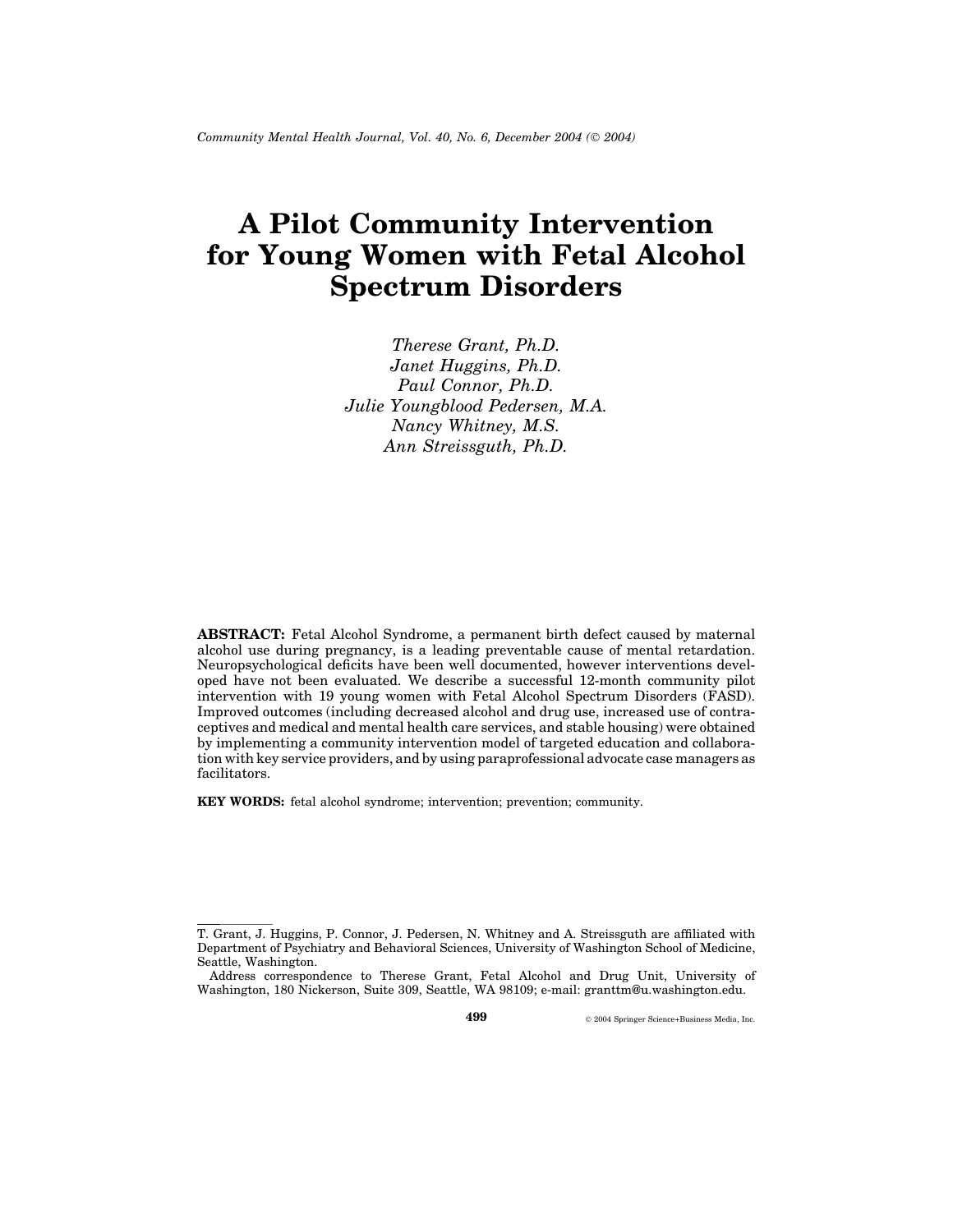# INTRODUCTION

Fetal Alcohol Syndrome (FAS), a permanent birth defect caused by maternal alcohol use during pregnancy, is the leading preventable cause of mental retardation in the Western World (Abel & Sokol, 1987). The term Fetal Alcohol Spectrum Disorders (FASD) has been proposed to encompass the formal diagnoses of FAS and Alcohol-Related Neurodevelopmental Disorder (ARND) (Institute of Medicine, 1996), and the broad range of central nervous system effects related to alcohol exposure in utero (O'Malley & Hagerman, 1998; Streissguth & O'Malley, 2000).

The neuropsychological deficits and other adverse outcomes associated with prenatal alcohol exposure have been well documented over 30 years of research (Mattson & Riley, 1998; Roebuck, Mattson, & Riley, 1998; Streissguth, et al., 1991; Streissguth, Bookstein, Barr, Sampson, O'Malley, and Kogan Young, 2004). Children and adults with FASD characteristically demonstrate impairment in executive functioning (Bookstein, Streissguth, Sampson, Connor, & Barr, 2002; Connor, Sampson, Bookstein, Barr, & Streissguth, 2000; Kodituwakku, Handmaker, & Cutler, 1995; Mattson, Goodman, Caine, Delis, & Riley, 1999). Executive function skills are cognitive abilities that include sequencing of information and behavior, cognitive flexibility, response inhibition, planning, and organizing behavior. Because these skills are critical for appropriate decision-making and self-regulation, deficiencies can have an impact on multiple aspects of functioning, such as work and school performance, social interactions, parenting, and daily living skills.

However, interventions for individuals with FASD have not been systematically developed and evaluated (Carmichael Olson & Burgess, 1997; Coles & Lynch, 2000; Institute of Medicine, 1996; Randall, 2001). In 1999, the Parent–Child Assistance Program (PCAP) at the University of Washington expanded its evidence-based and widely replicated intervention model in order to enroll a sample of women diagnosed with FAS or FASD. The PCAP 3-year home visitation model was designed originally in 1991 to work with high-risk alcohol and drug-abusing pregnant women, with the primary goal of preventing future births of children prenatally exposed to alcohol and drugs (Ernst, Grant, Streissguth, & Sampson, 1999; Grant, Ernst, & Streissguth, 1999). As part of a research unit at the University of Washington (UW) that has conducted FAS research since the 1970s, we hypothesized that our combined expertise on FAS and on interventions with high-risk women could be applied to the FASD population for whom interventions had not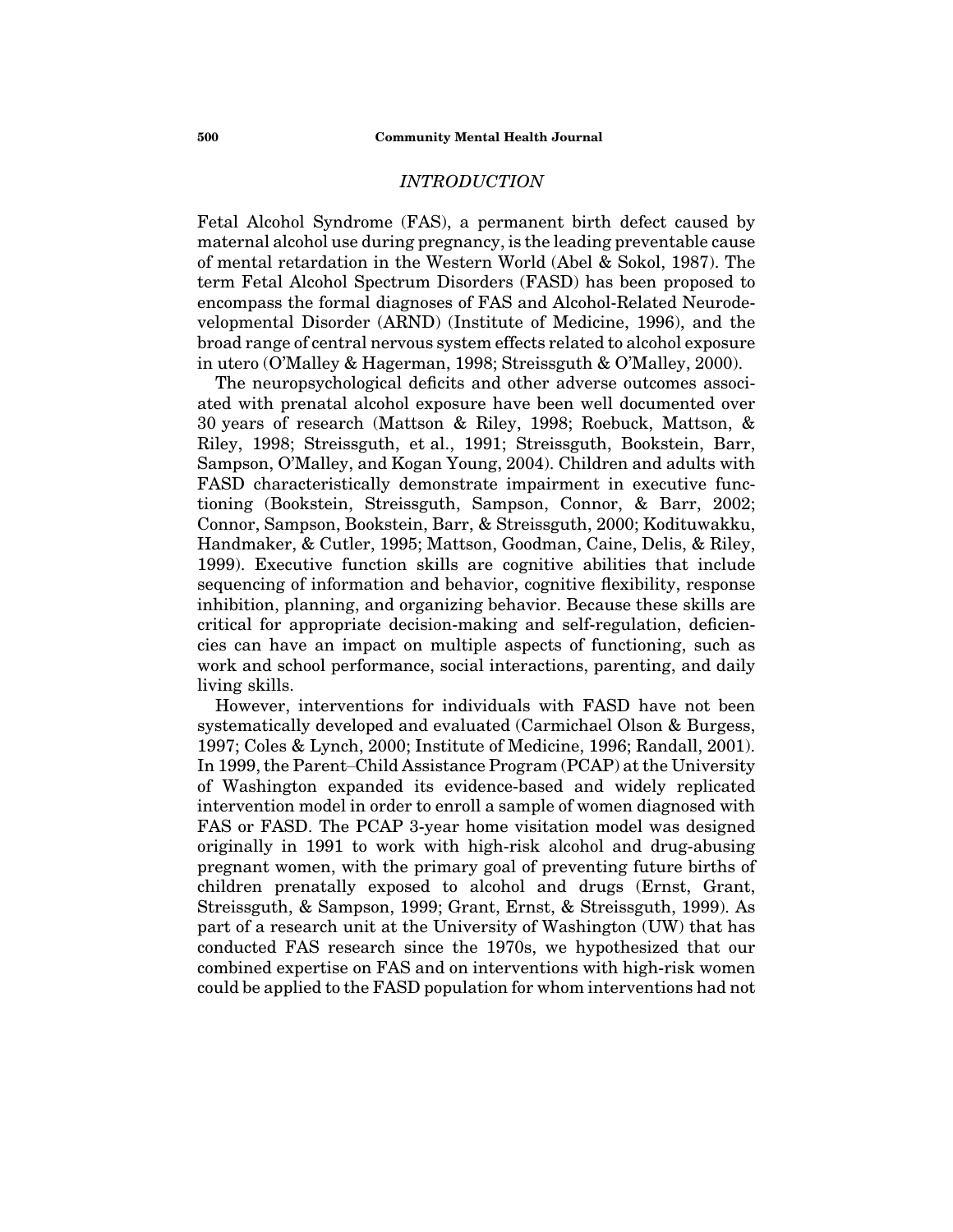been developed, by enrolling some young women with FASD into the existing PCAP. In 2001 we undertook the 12-month pilot study reported here with the aims of assessing and better understanding specifically how women with FASD could be helped within the existing framework of PCAP. In consideration of the special cognitive deficits associated with FASD, we realized that to meet the needs of these women we would have to develop specific strategies to increase connection to community services and improve quality of services delivered.

The purpose of this paper is to:

- <sup>d</sup> describe how PCAP and community service providers collaborated to better understand and serve clients with FASD;
- describe demographic and psychosocial characteristics of the 19 PCAP clients with FAS or FASD and enrolled in this pilot study;
- compare client connection to key services at baseline vs. at conclusion of the 12-month pilot intervention.

# **METHODS**

Two events converged to bring about the study described here. In July 1999 the Washington State Legislature approved additional funds to enroll a small number of young women with FASD into PCAP (in addition to those already enrolled). In 2001, the Washington Chapter of the March of Dimes funded a small grant to develop a pilot community training and evaluation project for young women in PCAP with FASD who themselves had children or were at risk of having children.

# The Pilot Community Intervention

This pilot community intervention for young women with FASD consisted of delivery of the standard PCAP model, enhanced in two ways: (1) by modifying PCAP in order to accommodate enrollment of clients with FASD; (2) by educating community service providers to accommodate clients with FASD.

# The Standard Parent–Child Assistance Program (PCAP) Model

The pilot intervention was based within two existing PCAP programs in Seattle and Tacoma in Washington State. Both programs are based on a model that has been described elsewhere (Ernst, Grant, Streissguth, & Sampson, 1999; Grant, Ernst, & Streissguth, 1999; Grant, Streissguth, & Ernst, 2002; Institute of Medicine, 1996). In brief, trained and supervised PCAP paraprofessional advocate case managers with a caseload of approximately 15 families each, work with clients for 3 years beginning during pregnancy or shortly after the birth of a child. PCAP case management is not delivered according to a specific model of behavioral intervention. Instead, advocates develop a positive, empathic relationship with their clients, help them address a wide range of environmental problems, connect women and their families with existing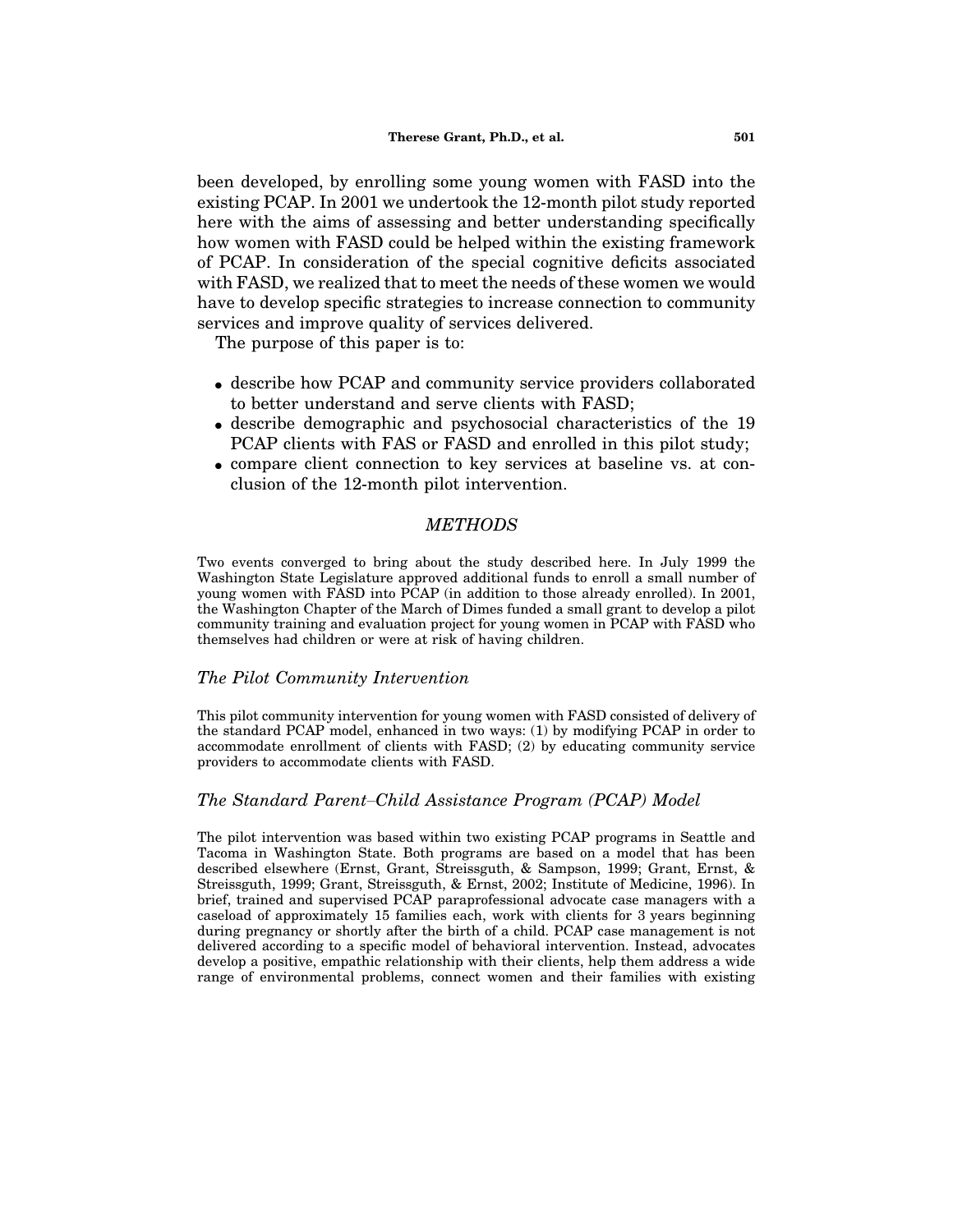community services and teach them how to access those services themselves, coordinate services among this multidisciplinary network, assist clients in following through with provider recommendations, and assure that the children are in safe home environments and receiving appropriate health care.

# Modifying PCAP to Accommodate Clients with FASD

The 1999 expansion of PCAP to enroll clients with FASD from the community required concomitant staff training and development. These steps were also necessary to alert PCAP advocates to the possibility that some of the high-risk mothers they were already working with might be fetal alcohol affected. UW research scientists and clinicians educated PCAP advocate case managers and supervisors on topics including biologic mechanisms of fetal alcohol exposure, teratogenic effects across gestation, diagnostic characteristics, and central nervous system and behavioral problems across the lifespan. An FAS expert and author trained staff on the day to day management of individuals with FASD, and facilitated a staffing session on management issues advocates had encountered in working with clients with FASD who were among their PCAP clients. PCAP staff observed the diagnostic process at the UW FAS diagnostic clinic, and administrators coordinated to streamline the lengthy intake process for obtaining a true medical diagnosis for our clients. With assistance from a social work visiting scholar, PCAP advocates took responsibility for helping clients assemble documentation required by the diagnostic clinic, including copies of birth or other records verifying extent of prenatal alcohol exposure, early childhood photos, growth charts, and school records. PCAP located a neuropsychologist in the community who could facilitate the diagnostic process by evaluating clients, and negotiated with state agencies to pay for these exams. As FASD enrollment got underway, PCAP advocates met in weekly case consultations with supervisors to review assessment data, develop and monitor tailored interventions, address service barriers, and, as necessary, solicit additional consultation from an experienced staff clinical psychologist.

# The Pilot Study Phase

Subjects were initially enrolled in the standard 3-year PCAP intervention between August 1999 and August 2001, and at entry were assigned to a PCAP advocate case manager who delivered home visitation and intervention services. Participants were recruited through community referral, with sources including hospital and welfare social workers, the judicial system, substance abuse treatment facilities, child protective services workers, and from the fetal alcohol follow-up study on our research unit. Participants in the nested FASD 12-month pilot study were recruited from among enrolled PCAP subjects who themselves had FASD. Women were considered eligible for the pilot study who: (1) had a documented medical diagnosis of prenatal alcohol damage, or had a suspected diagnosis because they had characteristics of prenatal alcohol damage in the presence of prenatal alcohol exposure; (2) had at least one year remaining in the 3-year PCAP program. The pilot study was conducted from June 2001 through May 2002.

#### Educating the Community to Accommodate Clients with FASD

Current clinical practice recommendations call for coordinated, multi-systemic management for FASD patients (Carmichael Olson & Burgess, 1997; Clarren, 2002; FAS/E Support Network of B.C., 2003; Hagerman, 1999; Institute of Medicine, 1996;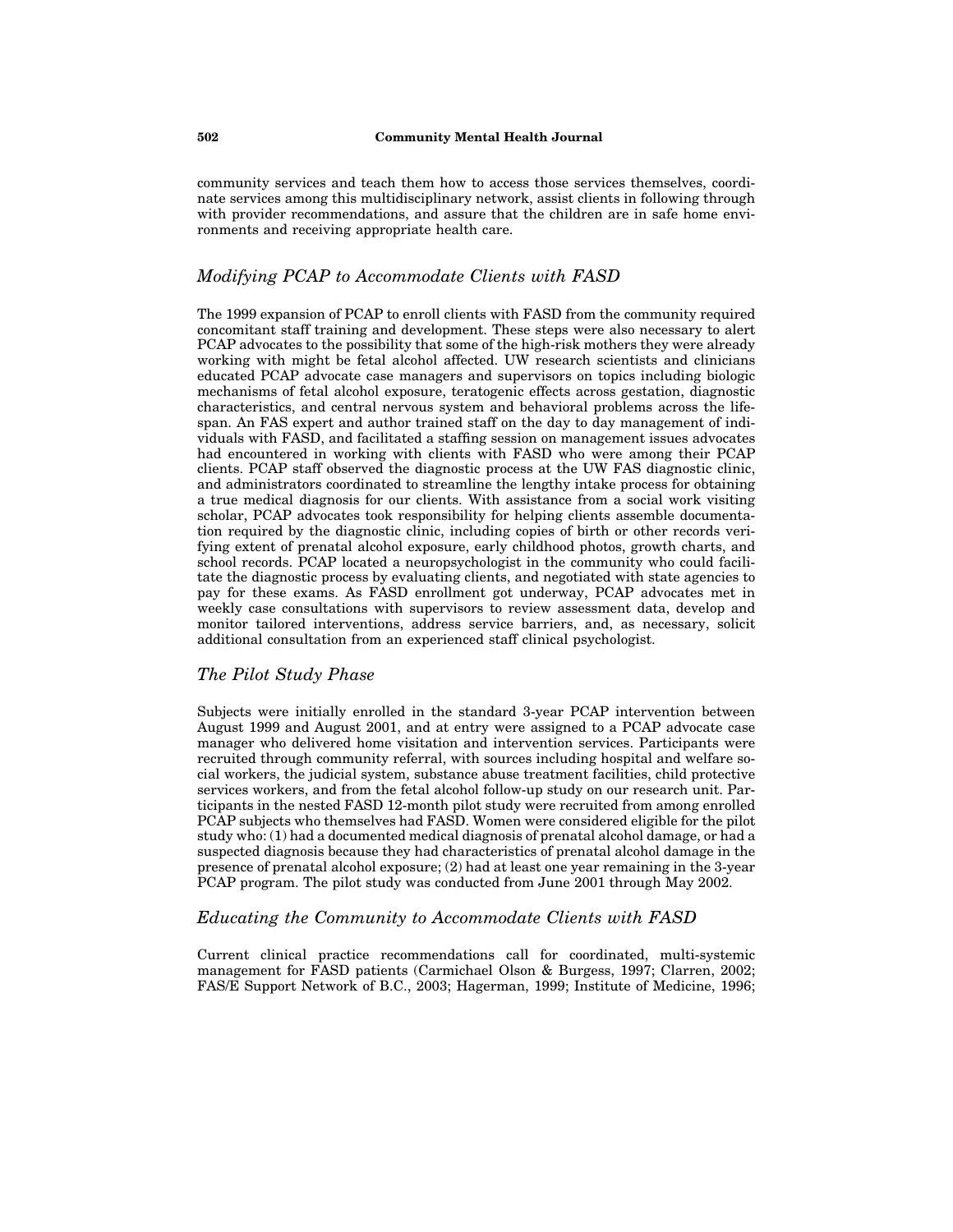Smith & Coles, 1991; Streissguth, 1997). However, as we began our work we found, as others have, that providers knew very little about FAS and its implication for practice, and had little direct experience with this patient population. With that in mind, as part of the pilot community intervention we identified key providers who we believed could deliver quality service to our clients with FASD, who were interested in the problem of prenatal alcohol abuse and its effects, and who were willing to work with one of our clients as a case study in close collaboration with her PCAP advocate. We provided an initial educational session on FASD to the agencies with which each provider was affiliated, using a slide presentation and materials on FASD we developed. We also provided back-up consultation for individual providers as questions or problems arose in treating PCAP clients with FASD in the community.

Community providers and this study's paraprofessional advocates brought distinctly different but complementary skills to the intervention. The experienced advocates helped the providers understand the relationship between the organic brain damage sustained in utero by clients with FASD and their sometimes socially inappropriate and otherwise puzzling behaviors, and how to respond in helpful ways. For example, clients with FASD typically experienced difficulties in the following areas as a result of diminished executive function skills: translating information from one sense or modality into appropriate behavior (e.g., hearing into doing); generalizing information from one situation to another; and comparing, contrasting, sequencing, predicting, and judging events and experiences in their lives. Clients' poor short-term memory often resulted in information or instructions being quickly forgotten. Although their longterm memory could be fine, their information storage was often disorganized, so information was difficult to retrieve. Their expressive language or articulation was often better than their receptive language or comprehension.

In working with community providers, advocates recommended strategies to communicate more effectively with FASD clients. For example, when giving instructions, they advised providers to talk in concrete terms, avoid using words with double meanings or idioms, and say exactly what they mean. They asked physicians to give simple step-bystep instructions, and then have the patient demonstrate understanding of the directions by showing a skill, rather than relying on a verbal affirmation that she understands. They recommended that simple (5th grade level) written instructions be given, with illustrations if possible. For advocates and professional providers alike, it was critical to re-teach and repeat important points at each visit, and to remember that instructions were unlikely to generalize to a similar situation. In their work with providers, advocates emphasized the importance of consistency both in the environment and in the people providing care. If the primary provider must change (as it may in community clinics and agencies where staff turnover is high), they suggested a transition period in which the current provider could introduce the new provider. Finally, advocates emphasized that the aim of treatment should be to stabilize presenting problems rather than to pursue a cure for permanent disabilities in reasoning, judgment and memory.

#### Measurements

The Addiction Severity Index 5th Edition (ASI) and a PCAP ASI addendum were administered to all subjects at intake into PCAP by one of the clinical supervisors (JP or NW, both master's level mental health specialists). The ASI is a face-to-face, semistructured one-hour interview assessment of problem severity in seven domains: medical, employment, legal, family/social, psychiatric/emotional, alcohol, and other drug use. It has been widely used in clinical and research settings with a variety of populations (McLellan, et al., 1992, 1985; McGahan, Griffith, & McLellan, 1986; Zanis, McLellan, Canaan, & Randall, 1994). In 1997 PCAP adapted the ASI for use with high-risk pregnant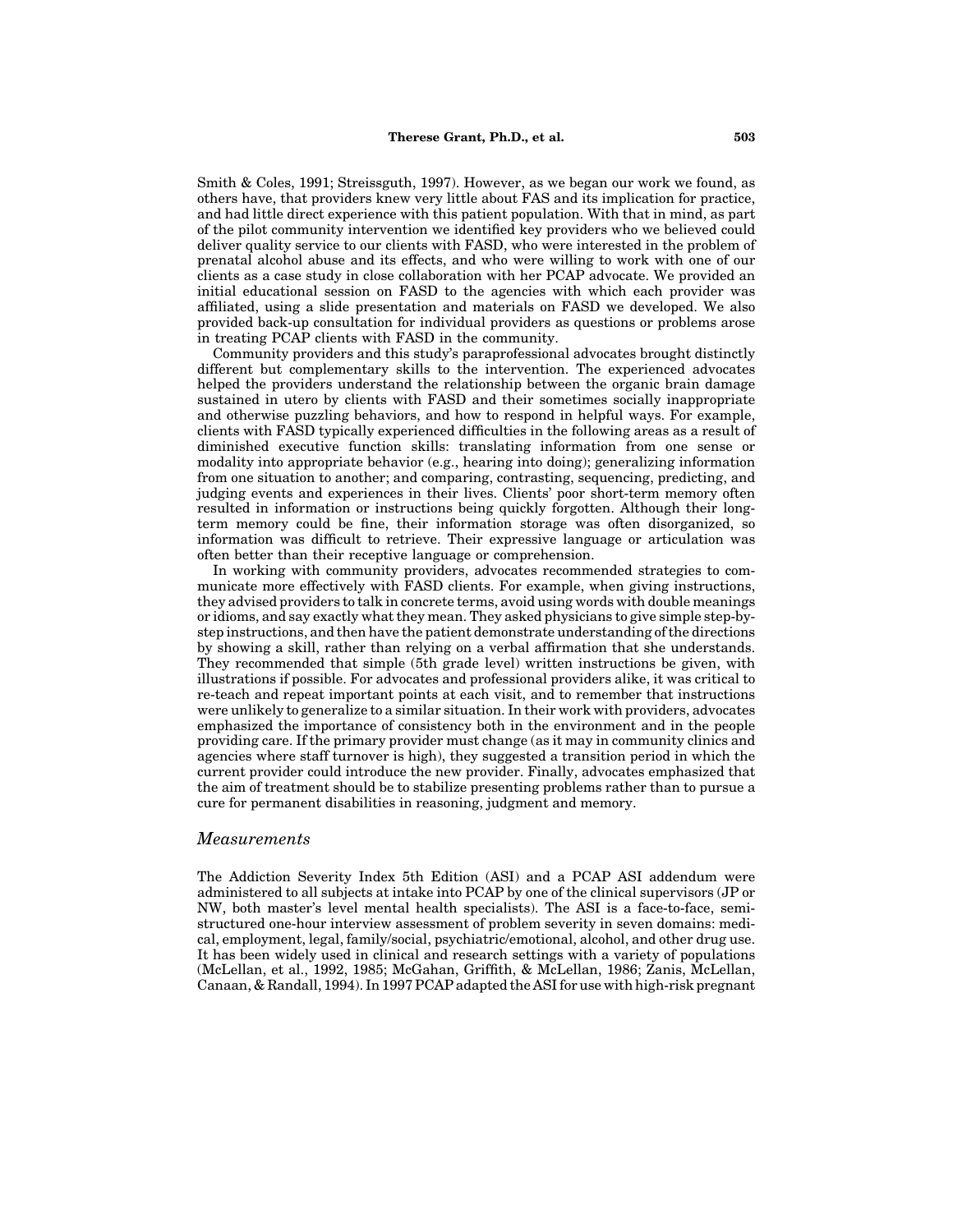and parenting women by supplementing it with questions about childhood history characteristics, contraceptive methods, community service utilization, and service needs (identified by client self-report in conjunction with interviewer assessment).

Institutional Review Board approval was obtained from the University of Washington and informed, signed consent was obtained from all subjects. A certificate of confidentiality was obtained from the federal Department of Health and Human Services, to further protect subjects' privacy.

#### RESULTS

#### Community Trainings

During this 12-month pilot study, we conducted FASD training with providers at 15 major clinics and agencies (six medical clinics, five mental health clinics, and four substance abuse treatment agencies) and linked each of our 19 clients with a specific provider whose services they needed but had not previously received.

#### Subjects

A total of 19 PCAP clients who had FASD  $(n = 11)$  or suspected FASD  $(n = 8)$  were enrolled in the pilot study. When they enrolled in the pilot study, subjects had been participating in the PCAP 3-year intervention for varying lengths of time (an average of 10.7 months, range  $= 1-22$ ).

The average age of subjects was 22.3 years (range 14–36), most were white (63%), unmarried (84%), poorly educated (47% had a 9th grade education or less), and almost all had been physically or sexually abused as children (94%) (Table 1). Among the 15 (79%) who were mothers, the mean number of children was  $2.3$  (range  $1-6$ ); on average, only half of the children were living with their biologic mother.

Forty seven-percent reported having a serious, chronic medical condition such as a seizure disorder or kidney failure. Sixty eightpercent reported having been incarcerated (jailed) in the past. On the ASI, 12/17 clients (71%) reported having had a psychiatric evaluation, and 10 of these knew their diagnosis: bipolar disorder  $(n = 5)$ , depression  $(n = 3)$ , and one each with post-traumatic stress disorder (PTSD) and schizophrenia.

# Outcomes Among Clients with FASD

At the start of the pilot, only 3 clients (16%) reported that their medical and/or mental health care needs were being adequately met. For the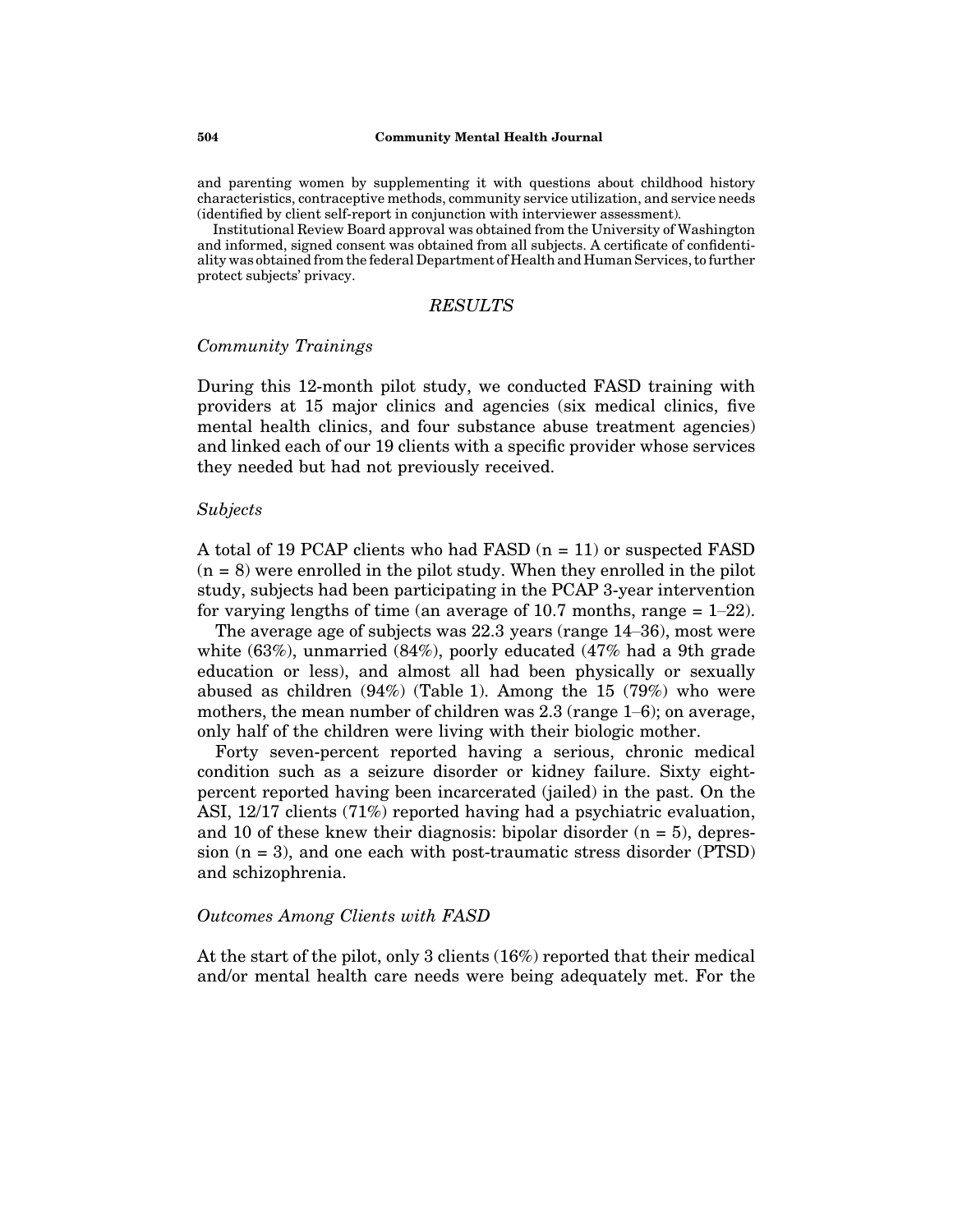# TABLE 1

# Demographic and Psychosocial Characteristics of Women with FASD or Suspected FASD  $(N = 19)$

| Characteristic                                                                                                                                                                                | $n \ (\%)$ or Mean (SD)                                                                            |
|-----------------------------------------------------------------------------------------------------------------------------------------------------------------------------------------------|----------------------------------------------------------------------------------------------------|
| Age $(yrs)$                                                                                                                                                                                   | 22.3(5.7)                                                                                          |
| Race<br>White<br>American Indian<br>African American                                                                                                                                          | $12(63.2\%)$<br>$4(21.0\%)$<br>$3(15.8\%)$                                                         |
| Unmarried                                                                                                                                                                                     | $16(84.2\%)$                                                                                       |
| Education (yrs)<br>$\leq$ 9 years                                                                                                                                                             | 9.9(1.9)<br>9(47.4%)                                                                               |
| Physical/sexual abuse as child<br>Parity (among 15 with children)<br># Children living with mother                                                                                            | $17/18(94.4\%)$<br>2.3(1.8)<br>1.2(0.68)                                                           |
| Alcohol/illegal drug use <sup>1</sup><br>None<br>Any alcohol<br>Binge alcohol<br>Any illegal drugs<br>Cigarettes<br>Chronic medical condition <sup>2</sup><br>History of incarceration (jail) | 3(15.8%)<br>$13(68.4\%)$<br>$4(21.0\%)$<br>15 (78.9%)<br>15 (78.9%)<br>9(47.4%)<br>13 (68.4 $%$ )  |
| Ever had psychiatric evaluation                                                                                                                                                               | 12/17 (70.6%)                                                                                      |
| Primary diagnosis<br>Bipolar<br>Depression<br><b>PTSD</b><br>Schizophrenia<br>Diagnosis unknown                                                                                               | $5/12$ $(41.7\%)$<br>$3/12$ $(25.0\%)$<br>$1/12$ $(8.3\%)$<br>$1/12$ $(8.3\%)$<br>$2/12$ $(16.7%)$ |

<sup>1</sup>Defined as any use in the 10 months prior to the intake ASI interview.

<sup>2</sup>Includes medical problems such as seizure disorder, kidney failure, asthma.

other 16, medical/mental health care was identified as a specific unmet need (8 medical health care only; 4 mental health care only; 4 both). All 16 women began receiving these services during the pilot intervention by a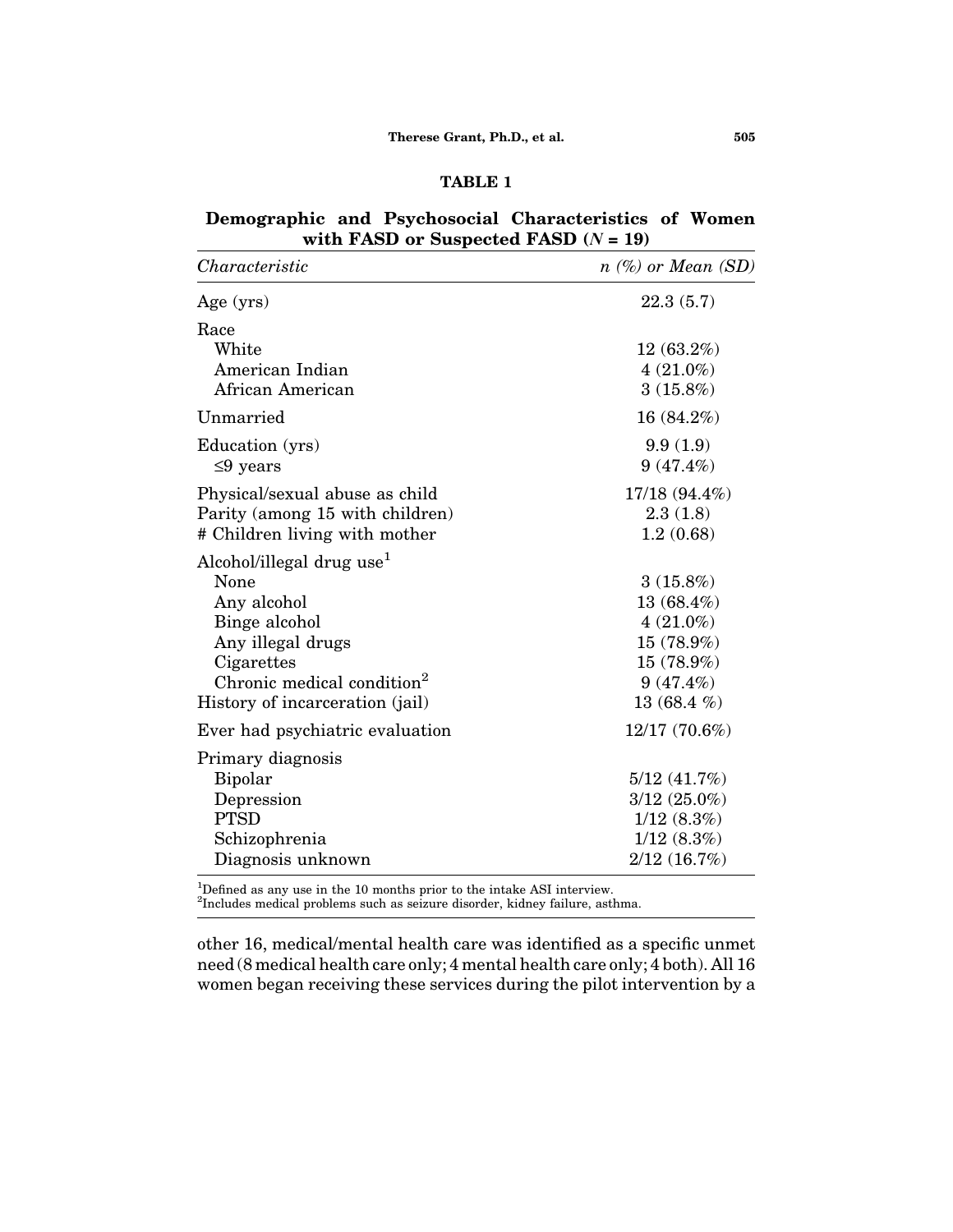provider educated about FAS (although PCAP staff assessment indicated services were still insufficient for 4 of the 8 with mental health needs).

At intake into standard PCAP, 9 of the 19 young women (47%) were living in stable housing, and 10 reported housing as a specific need. By the start of the pilot, 2 more had obtained adequate housing as part of standard PCAP intervention (58%). At the conclusion 12 months later, 16 (84%) had secured stable housing. Among the 3 who were not housed by the end of the pilot, 2 had fluctuated for months between being incarcerated and homeless; the third was ''couch surfing,'' but had affiliated with her tribe and begun receiving outpatient substance abuse treatment.

One of the primary aims of the PCAP intervention is to prevent the birth of yet another generation of alcohol/drug affected individuals. To this end, beginning at enrollment, advocates helped substance abusing clients enter treatment, helped those who were not problematic users to avoid or minimize use, or motivated them to choose a reliable family planning method. At intake into PCAP, only 3 of the 19 young women (16%) had not used alcohol or illegal drugs in the previous 10 months. By the start of the pilot, 14 women (74%) were not using, having either received alcohol/drug treatment as part of standard PCAP  $(n = 6)$ , stopped using as a result of advocate and natural supports, without undergoing formal treatment  $(n = 5)$ , or maintained their abstinence  $(n = 3)$ . At the end of the pilot, 14 women were not using; 11 of these had maintained their abstinence throughout the pilot (7 had continued in treatment), and 3 were newly in recovery. Among the 5 women still using either alcohol or drugs or both, 3 were using a reliable contraceptive (2 tubal ligations, 1 Depo Provera injection).

At intake into standard PCAP, only 3 of the 19 young women (16%) were using a regular family planning method. During the pilot, the number of women using a reliable contraceptive increased from 8 (42%) at the start to 14 (74%) at the conclusion (7 Depo Provera, 3 tubal ligation, 2 intrauterine device (IUD), and 2 pills). Four women were not using any form of contraception (2 had been clean and sober for 8 and 24 months, respectively, when the pilot concluded, and 2 were using alcohol and/or drugs). One woman became pregnant during the pilot, and was clean and sober for the last 6 months of her pregnancy.

# DISCUSSION

In this study we found that young women who have FASD or suspected FASD reported a troubled life history profile and had many unmet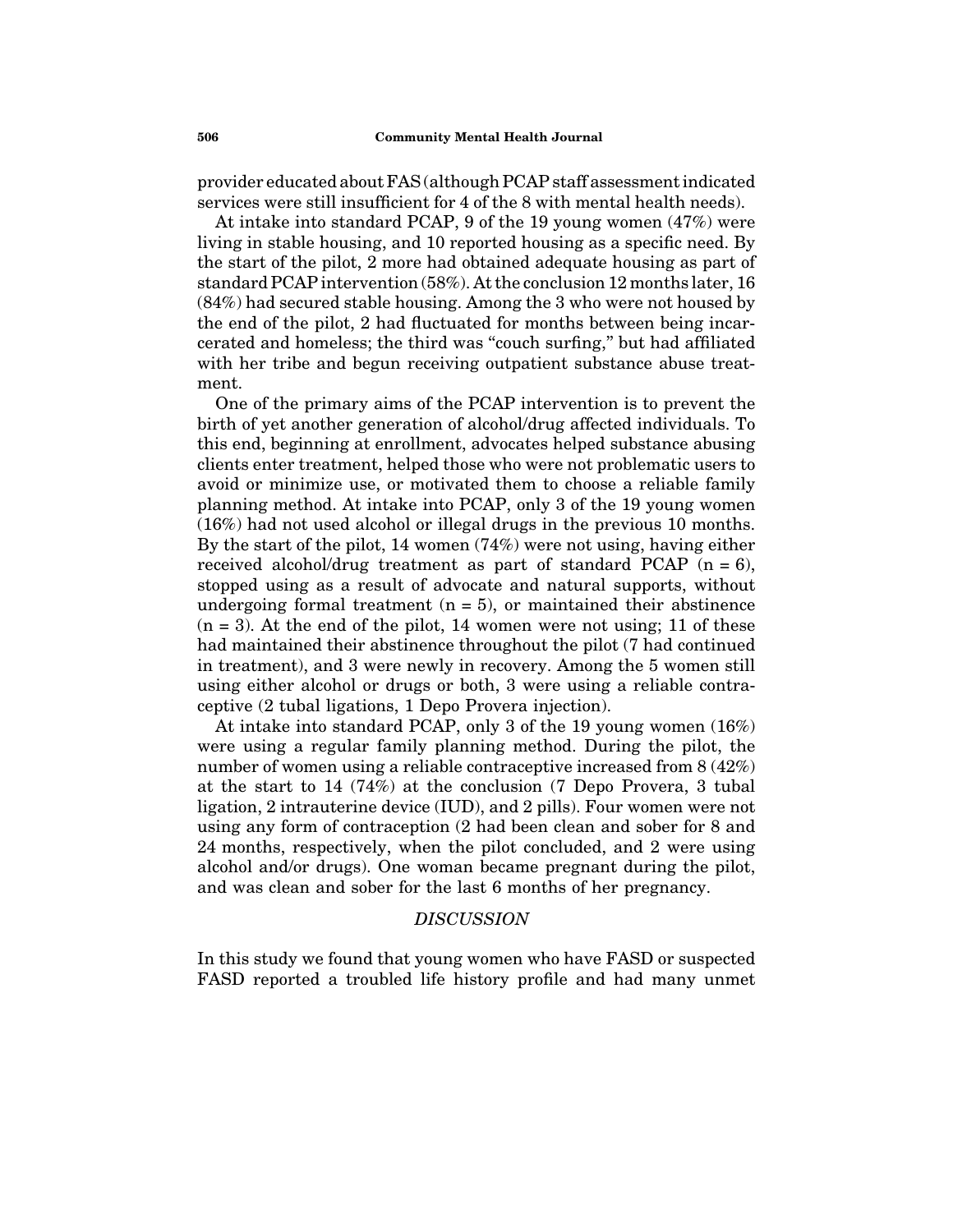basic service needs. Over this 12-month pilot study, we demonstrated a method for providing individualized intervention to connect the FASD clients with systems of care, resulting in outcomes clinically relevant for the women themselves and for the prevention of future births of children with FASD. These outcomes include decreased alcohol and drug use, increased housing and use of contraceptives, and improved medical and mental health care services.

The effect of prenatal alcohol exposure on the developing brain varies greatly depending on timing, frequency, and duration of exposure, and as a result the affected individuals' cognitive capacities, potential to learn, and behavior will also fall along a wide continuum (Alcohol Research and Health, 2000). The highly skilled PCAP advocates found the impact of the neuropsychological deficits on their FASD clients was obvious, and required that advocates modify their traditional intervention approaches. Advocates had to assume a far more directive role as they introduced clients to community services and helped them comply with appointments and recommendations. In addition, the advocates handled many of the usual barriers to treatment such as repeat scheduling, transportation, and childcare problems that would otherwise have hindered successful service delivery.

Working with FASD clients was far more difficult than working with the typical PCAP clients for whom the intervention was designed, i.e. high-risk substance-abusing women with complex problems. While typical PCAP clients can be taught how to improve access to services by defining and articulating needs and problems, locating an appropriate provider, making appointments, and using transportation systems, the FASD clients were either unable to learn these skills from the advocate or they learned them very slowly. As one advocate said, ''She just does not get it,'' referring to the client's lack of comprehension, poor memory, and difficulty executing a plan even with assistance. Therefore, while the pilot did not necessarily result in FASD clients developing the ability to access services independently, advocates' assistance did result in clients' increased use of services. By combining education with follow-up hands-on experience, we demystified the FASD disability for the providers, who were then able to deliver services appropriately tailored to the specific needs of FASD patients. In addition, the pilot resulted in relatively stable contacts for clients with providers, a critical step in improving retention and adherence to provider recommendations over time.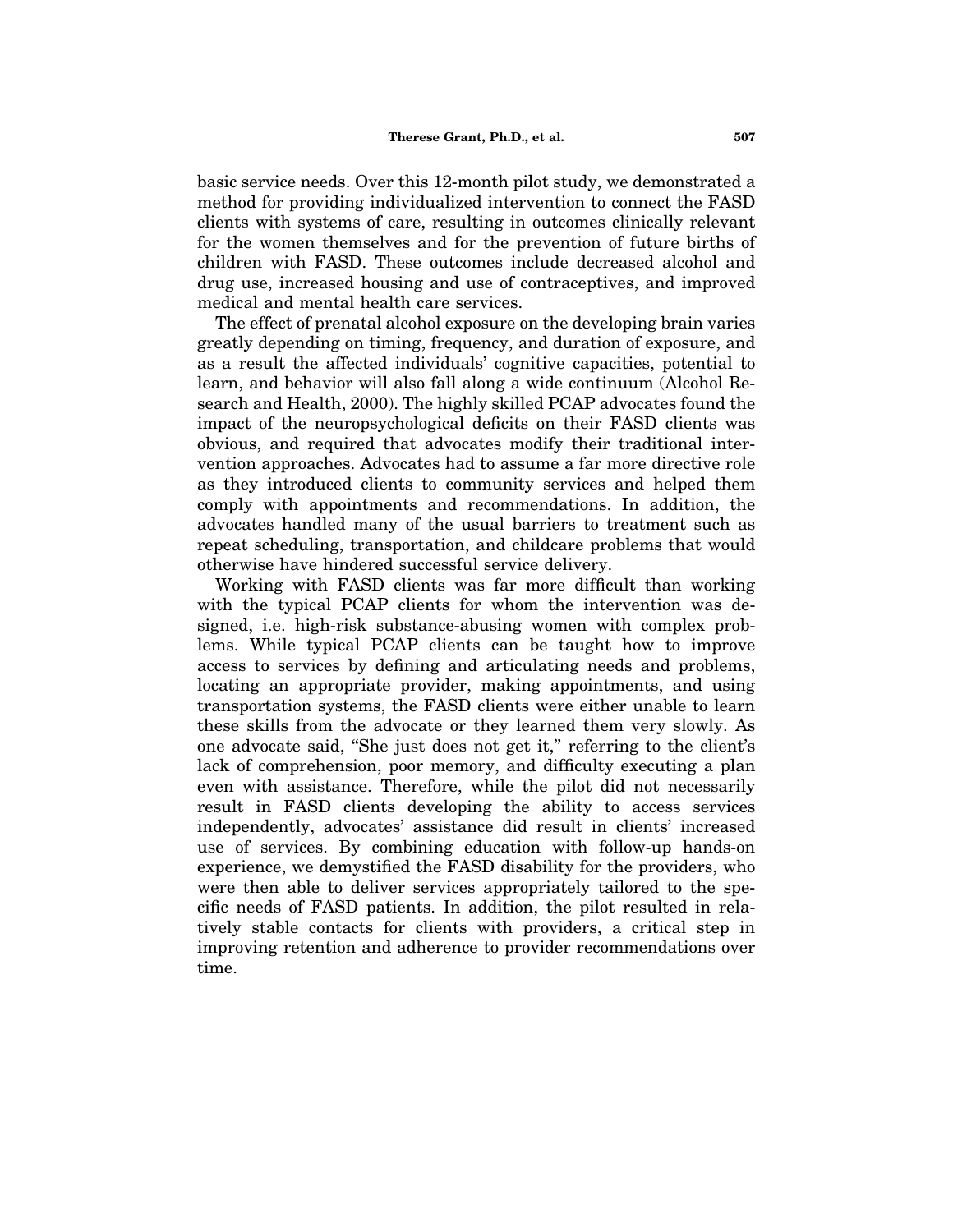A serious impediment experienced by the FASD clients was stringent and narrow institutional eligibility criteria that sometimes prevented them from receiving or being able to pay for services. For example, although a client had poor adaptive living skills that prevented her from living independently (a typical characteristic of FASD clients), because she had an IQ above 70 she was not eligible for developmental disabilities services and financial support.

We demonstrated in this pilot study that an experienced and clinically supported advocate, working in collaboration with her client and a network of educated providers, might reasonably expect to accomplish a number of important steps over the course of a 12-month intervention. These steps, not necessarily sequential, include the following:

- 1. Securing stable housing, and safe, secure placements for the children. This may include connecting clients with parenting classes, support groups and respite care; helping clients make decisions about their ability to adequately care for all of their children; mediating with Child Protective Services (CPS) and the courts.
- 2. Assisting clients in obtaining inpatient or outpatient treatment and supportive aftercare, for those actively abusing alcohol or drugs.
- 3. Assisting clients in evaluating family planning needs and choosing a contraceptive method, keeping in mind that a long-term, more reliable method may be the best option because of memory and judgment impairment.
- 4. Establishing an educated network of service providers who will continue to work with clients after the advocate's services are no longer available.
- 5. Obtaining DDD (Division of Developmental Disabilities) status for clients as appropriate in order to secure a measure of financial stability for the future.
- 6. Identifying committed, experienced and/or trained mentors for clients, as most individuals with FASD will require long-term support and assistance.

These interventions may not only improve the client's current quality of life, but may also establish an enduring foundation for preventing crises long after a program's services are no longer available, thereby mitigating the social and familial burden associated with the long term care of these individuals. Caregivers who have become exhausted or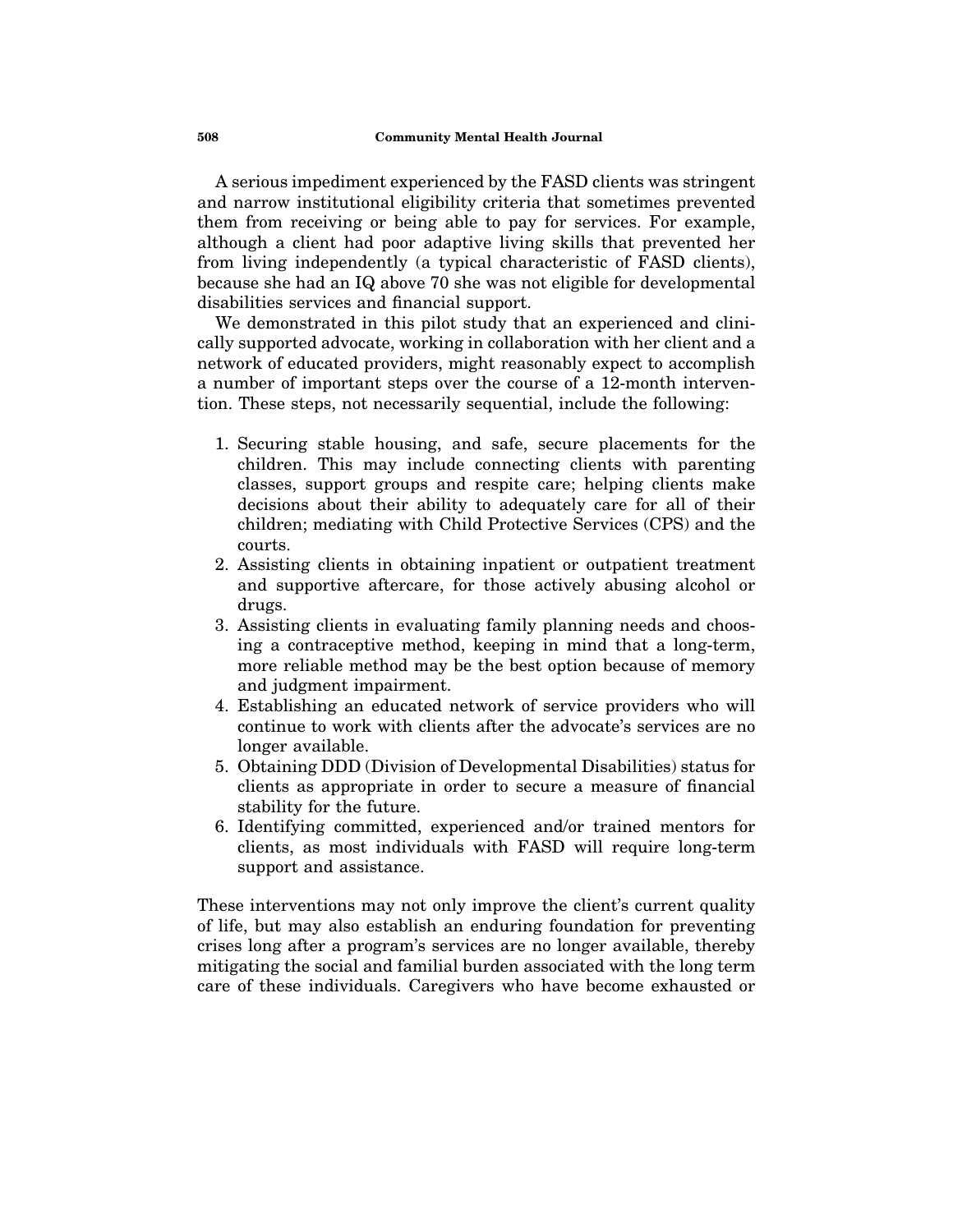alienated may be willing to resume a supportive mentoring role after an advocate has helped a client stabilize.

Although we assessed client utilization of key services during the 12 months, we do not have data on frequency of contact with providers, nor did we assess provider behavior with clients after our training. Our intention in this pilot study was to draw attention to the complexity of the problems faced by people with FASD, and to demonstrate pragmatic approaches to educating providers about working with this clientele with multiple co-morbidities. Follow-up studies with this population will include more extensive data collection to measure client and provider behavior change.

We cannot alter the permanent organic brain damage associated with FASD or the difficult life circumstances these patients have experienced. The formidable challenge remains that these young women, and most individuals with FASD, will continue to need some kind of coordinated assistance across the lifespan. Our experience has demonstrated that with the expertise of a knowledgeable and dedicated staff, and with the commitment of strong community partnerships, we have the potential to serve fetal alcohol affected individuals, improve their quality of life, and ultimately prevent the births of future alcoholdamaged children.

# ACKNOWLEDGMENTS

We extend special thanks to the Parent-Child Assistance Program advocate case managers, the mothers enrolled in the program, Carole Norris-Shortle, Bonnie Bowie, and Sandy McAuliff for their valuable contributions to this work. This work was funded by contracts from the State of Washington Department of Social and Health Services (DSHS) #7141-1 and #6376-0, and a Community Grant from the March of Dimes to Therese Grant.

# REFERENCES

- Abel, E. L. & Sokol, R. J. (1987). Incidence of fetal alcohol syndrome and economic impact of FASrelated anomalies. Drug and Alcohol Dependence, 19(1), 51–70.
- Bookstein F., Streissguth A., Sampson P., Connor P., & Barr H. (2002). Corpus callosum shape and neuropsychological deficits in adult males with heavy fetal alcohol exposure. Neuroimage, 15, 233–251.
- Carmichael Olson, H. & Burgess, D. M. (1997). Early intervention for children prenatally exposed to alcohol and other drugs. In M. J. Guralnick (Ed.), The effectiveness of early intervention (pp. 109–146). Baltimore, MD: Paul H. Brookes Publishing Company.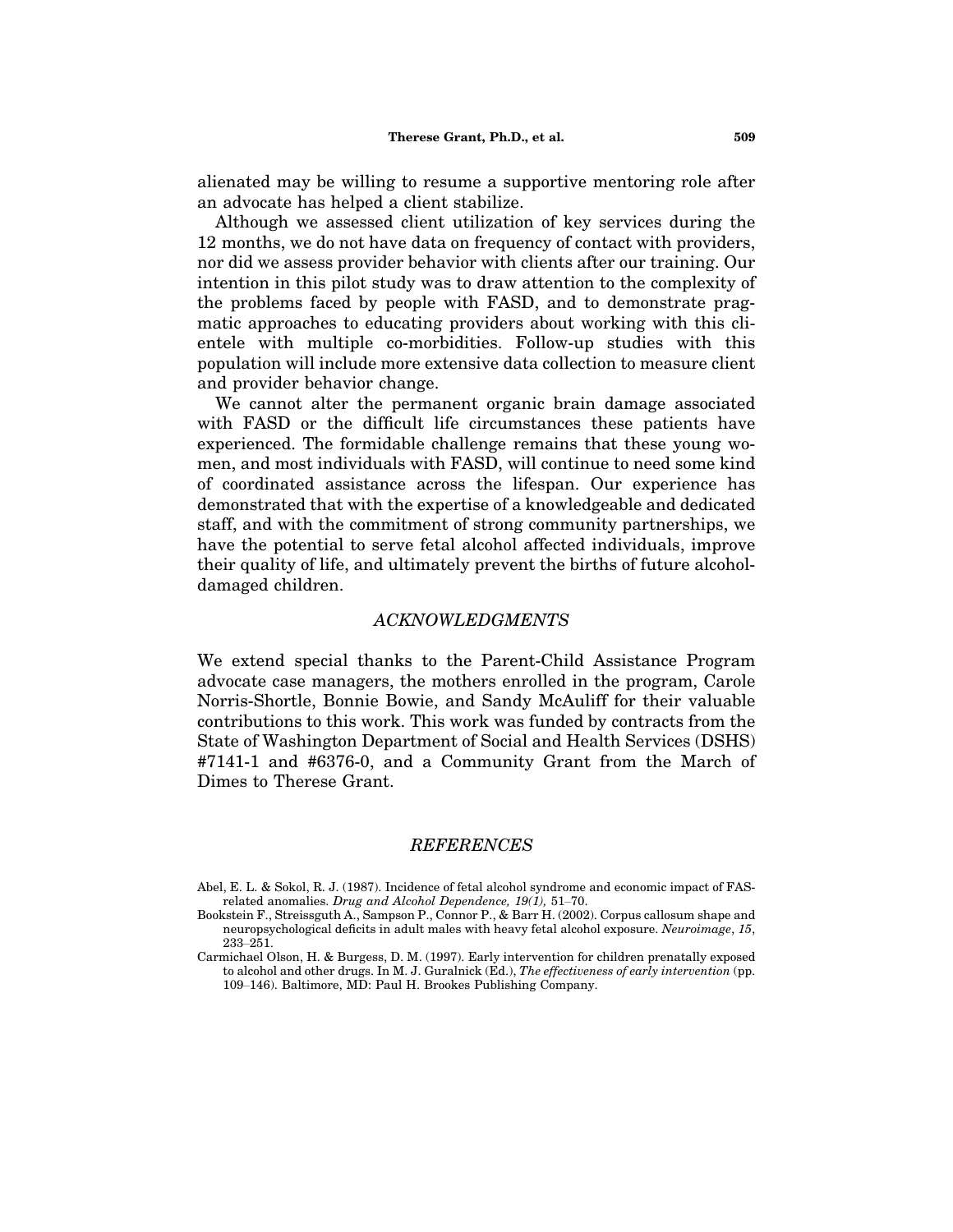Clarren, S. (2002). Matrices track problems and interventions. Iceberg, 12(3), 3–5.

- Coles, C. D. & Lynch, M. (2000). Adolescents with disabilities: Insights for individuals with FAS/E. In J. Kleinfeld (Ed.), Fantastic Antone grows up: Adolescents and adults with fetal alcohol syndrome (pp. 247–258). Anchorage: University of Alaska Press.
- Connor, P., Sampson, P., Bookstein, F., Barr, H., & Streissguth, A. (2000). Direct and indirect effects of prenatal alcohol damage on executive function. Developmental Neuropsychology, 18, 331–354.
- Ernst, C. C., Grant, T. M., Streissguth, A. P., & Sampson, P. D. (1999). Intervention with high-risk alcohol and drug-abusing mothers: II. Three-year findings from the Seattle model of paraprofessional advocacy. Journal of Community Psychology, 27(1), 19–38.
- FAS/E Support Network of B.C. (2003). A manual for community caring: Identification, understanding, and intervention: Fetal alcohol spectrum disorder (FASD). Order from: www.fetalalcohol.com or info@fetalalcohol.com. Phone: (604) 507–6675. Surrey: B.C. Canada.
- Grant, T. M., Ernst, C. C., & Streissguth, A. P. (1999). Intervention with high-risk alcohol and drug-abusing mothers: I. Administrative strategies of the Seattle model of paraprofessional advocacy. Journal of Community Psychology, 27(1), 1–18.
- Grant, T., Streissguth, A., & Ernst, C. (2002). Benefits and challenges of paraprofessional advocacy with mothers who abuse alcohol and drugs and their children. Zero To Three 23(2), 14–20.
- Hagerman, R. (1999). Fetal alcohol syndrome. In R. Hagerman (Ed.). Neurodevelopmental disorders: Diagnosis and treatment (pp. 3–59), New York: Oxford University Press.
- Institute of Medicine (1996). Fetal alcohol syndrome: Diagnosis, epidemiology, prevention, and treatment. In Stratton, K. R. Howe, C. J. & Battaglia, F. C. (Eds.), Washington D.C.: National Academy Press.
- Kodituwakku, P., Handmaker, N., & Cutler, S. (1995). Specific impairments in self-regulation in children exposed to alcohol prenatally. Alcoholism, Clinical and Experimental Research, 19, 1558–1564.
- Mattson, S., Goodman, A., Caine, C., Delis, D., & Riley, E. (1999). Executive functioning in children with heavy prenatal alcohol exposure. Alcoholism, Clinical and Experimental Research, 23, 1808–1815.
- Mattson, S. N. & Riley, E. P. (1998). A review of the neurobehavioral deficits in children with fetal alcohol syndrome or prenatal exposure to alcohol. Alcoholism, Clinical and Experimental Research, 22, 279–294.
- McGahan, P., Griffith, J., & McLellan, A. T. (1986). Composite scores from the Addiction Severity Index: Manual and computer software. Philadelphia, PA: Veterans Administration Press, PVAMC.
- McLellan A. T., Kushner H., Metzger D., Peters R., Smith I., Grissom G., Pettinati H., & Argeriou M. (1992). The fifth edition of the Addiction Severity Index. Journal of Substance Abuse Treatment, 9, 199–213.
- McLellan, A. T., Luborsky, L. Cacciola, J., Griffith, J. E., Evans, F., Barr, H. L., & O'Brien, C. P. (1985). New data from the Addiction Severity Index: Reliability and validity in three centers. Journal of Nervous and Mental Disorders, 173, 412–423.
- O'Malley K.D. & Hagerman R.J. (1998). Developing clinical practice guidelines for pharmacological interventions with alcohol-affected children. In Centers for Disease Control and Prevention (Eds.), Intervening with children affected by prenatal alcohol exposure: Proceedings of a special focus session of the interagency coordinating committee on fetal alcohol syndrome (pp. 145–77). Chevy Chase, MD: National Institute on Alcohol Abuse and Alcoholism.
- Randall, C. (2001). Alcohol and pregnancy: Highlights from three decades of research. Journal of Studies on Alcohol, 62, 554–558.
- Roebuck, T. M., Mattson, S. N., & Riley, E. P. (1998). A review of the neuroanatomic findings in children with fetal alcohol syndrome or prenatal exposure to alcohol. Alcoholism, Clinical and Experimental Research, 22, 339–344.
- Smith, I. & Coles, C. (1991). Multilevel intervention for prevention of fetal alcohol syndrome and effects of prenatal alcohol exposure. In M. Galanter (Ed.), Recent developments in alcoholism: Children of alcoholics (Vol. 9, pp. 165–180). New York: Plenum Press.
- Streissguth, A. P. (1997). Fetal alcohol syndrome: A guide for families and communities. Baltimore: Paul H. Brookes Publishing Company.